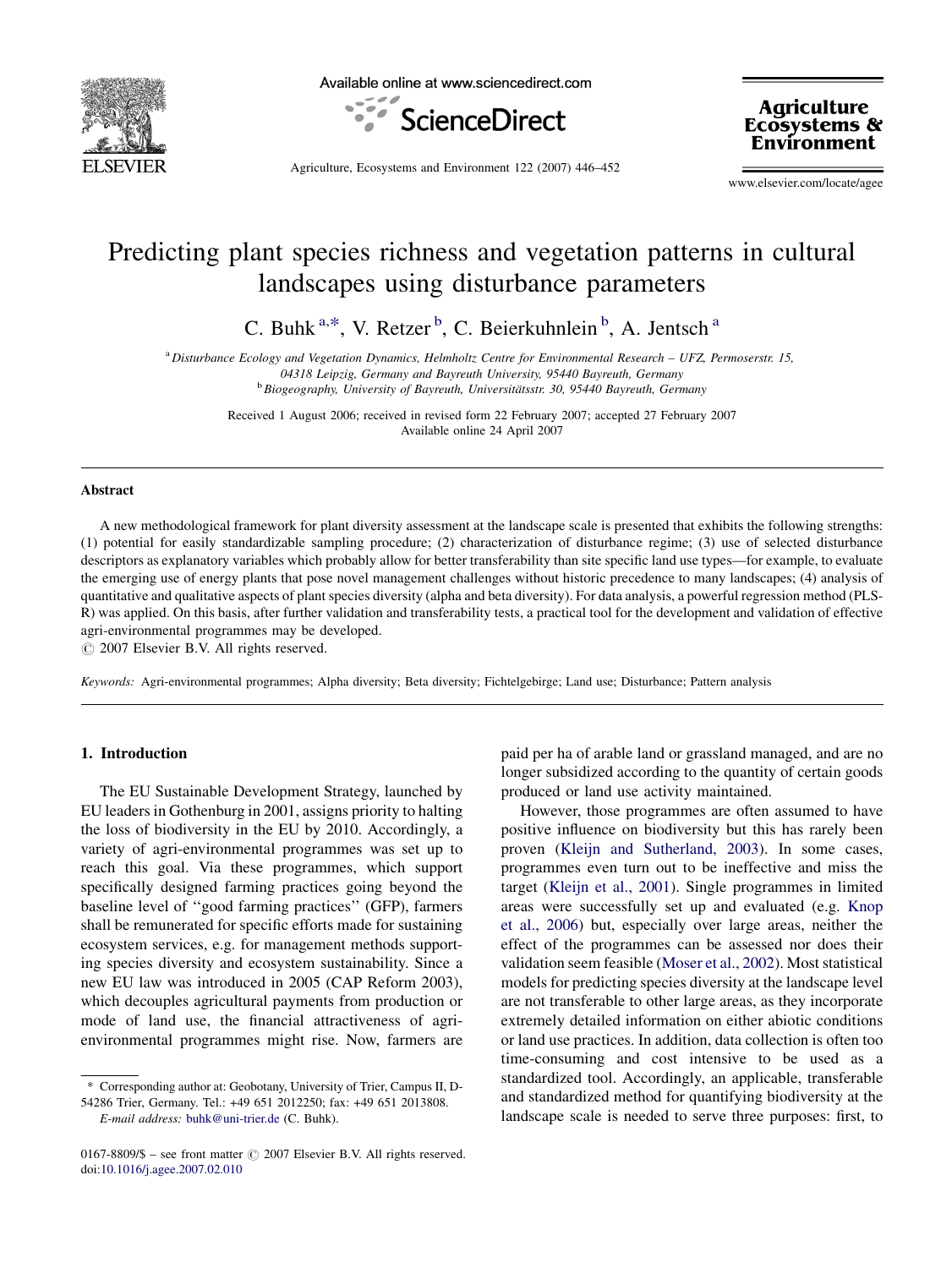develop guidelines for the design of effective agrienvironmental programmes; second, to evaluate their effectiveness for the maintenance of biodiversity; and third, to predict the development of plant species diversity under various land use scenarios.

Thus, the first challenge consists of developing a standardized method for quantifying and indicating biodiversity at these two different levels of observation: within and between plots or patches. The sampling design is based on a systematic grid approach developed for biodiversity assessment in cultural landscapes [\(Retzer, 1999; Simmering](#page-6-0) [et al., 2006](#page-6-0)). The second challenge consists of developing a method for assessing the underlying factors that determine plant diversity at these two levels (alpha and beta diversity). For predictions of biodiversity, the variability and heterogeneity of various factors has been tested (e.g. geomorphologic forms by [Muller et al. \(2004\)](#page-6-0) or land use types combined with soil data by [Haberl et al. \(2004\)](#page-6-0) or [Wamelink](#page-6-0) [et al. \(2003\)\)](#page-6-0). At the landscape scale, [Duelli \(1997\)](#page-6-0) points towards variability and heterogeneity of a landscape for explaining species richness, where ''habitat variability'' describes the difference between land use types or distinct land use patches, and ''habitat heterogeneity'' indicates the number of such different patches within a given area. Those models that employ land use as a predictor are very precise in their forecasting ability ([Waldhardt and Otte, 2003;](#page-6-0) [Waldhardt et al](#page-6-0)., 2003). However, the number of variables needed is usually too large and sampling often too time consuming to develop an applicable, standardized method from the existing models [\(Moser et al., 2002\)](#page-6-0). Variables on land use type are easy to collect; however, they are very explicit, may be unique to a certain agricultural region and do not account for novel uses, so that transferability is limited. Thus, the introduction of new crops or altered management practices, as may occur in future or in other regions, cannot be included in the models without additional training data.

We assume that our approach has the power to overcome this problem of transferability by using disturbance parameters, such as disturbance frequency, size and selectivity, in order to characterize the anthropogenic disturbance regime. These parameters allow a more precise and abstract description of dynamic factors in a landscape than the commonly used surrogate variables of land use type. A surrogate variable provides an indirect measurement effect in situations where direct measurement of effects is not feasible or practical. Disturbance is defined as any relatively discrete event in time, which disrupts community structure, changes resources or the physical environment ([Pickett and White, 1985; White and Jentsch, 2001\)](#page-6-0). A disturbance regime is the sum of all disturbances in a given landscape, including interacting disturbances. In order to find suitable factors for the prediction of plant diversity in cultural landscapes, plant species alpha and beta diversity values are correlated with both the land use type and the underlying descriptors of disturbance regime. During the optimization process of the regression models the use of the surrogate variable land-use and the very case specific variable of disturbance type were avoided to demonstrate the predictive potential of disturbance data. The focus is on vascular plants as they are easily monitored and their richness is a good indicator for the richness of many other taxa ([Duelli and Obrist, 1998\)](#page-6-0).

Biodiversity implies much more than counting species. It is the sum total of genes, species and ecosystems in a region or the world (quantitative biodiversity), their heterogeneity, turnover or contrast (qualitative biodiversity) and functional biodiversity, including variability of function or ecosystem complexity [\(CBD, 2001–2005; Beierkuhnlein and Jentsch,](#page-6-0) [2005](#page-6-0)). This study incorporates alpha and beta diversity of higher plants as quantitative and qualitative measures of vegetation diversity.

Our central hypothesis was that the variability of disturbance explains plant species richness. Instead of using the common land use types as predictors, it was proposed that the heterogeneity of the disturbance regime is a powerful explanation for plant species richness in cultural landscapes in Central Europe. In order to provide a first test for this hypothesis, an easily standardizable sampling procedure and a mathematical method of data analysis was executed exemplarily in a mid-elevation, rural area in north-eastern Bavaria, Germany.

## 2. Materials and methods

The study area was located at about 600 m a.s.l. within the Fichtelgebirge in north-eastern Bavaria, Germany. The highest elevation in the Fichtelgebirge is 1053 m a.s.l., geology consists of granite bedrock, precipitation ranges from 600 to 1200 mm/a. Mean annual temperature at the highest elevation is  $6^{\circ}C$ , the growing season comprises 4 months. Agriculture, hay and silage production, and forestry are the main forms of land use.

A regular grid of 100 plots was established in a mixed cultural landscape. It spread over an area of 1600 ha  $(4 \text{ km} \times 4 \text{ km})$ . The plots were quadratic and covered 1 has  $(100 \text{ m} \times 100 \text{ m})$  each. The grid was positioned randomly inside a part of the investigated region, which was found characteristic for the mountain range of the Fichtelgebirge. The grid was oriented towards North to facilitate plot identification in the field. In each of the plots, areas of different land use/disturbance regime were differentiated and specified as separate patches if their size exceeded 10  $m<sup>2</sup>$ (including footpaths and transition patches of  $>1$  m in width). For each patch, plant species composition, land use and disturbance descriptors were recorded. A classification scheme to characterize the land use and disturbance regime is given in [Tables 1 and 2.](#page-2-0) Important structures, such as riparian zones, paths, hedgerows and transition zones were characterized in the same way as, for example, agricultural areas, forests, meadows or wetlands.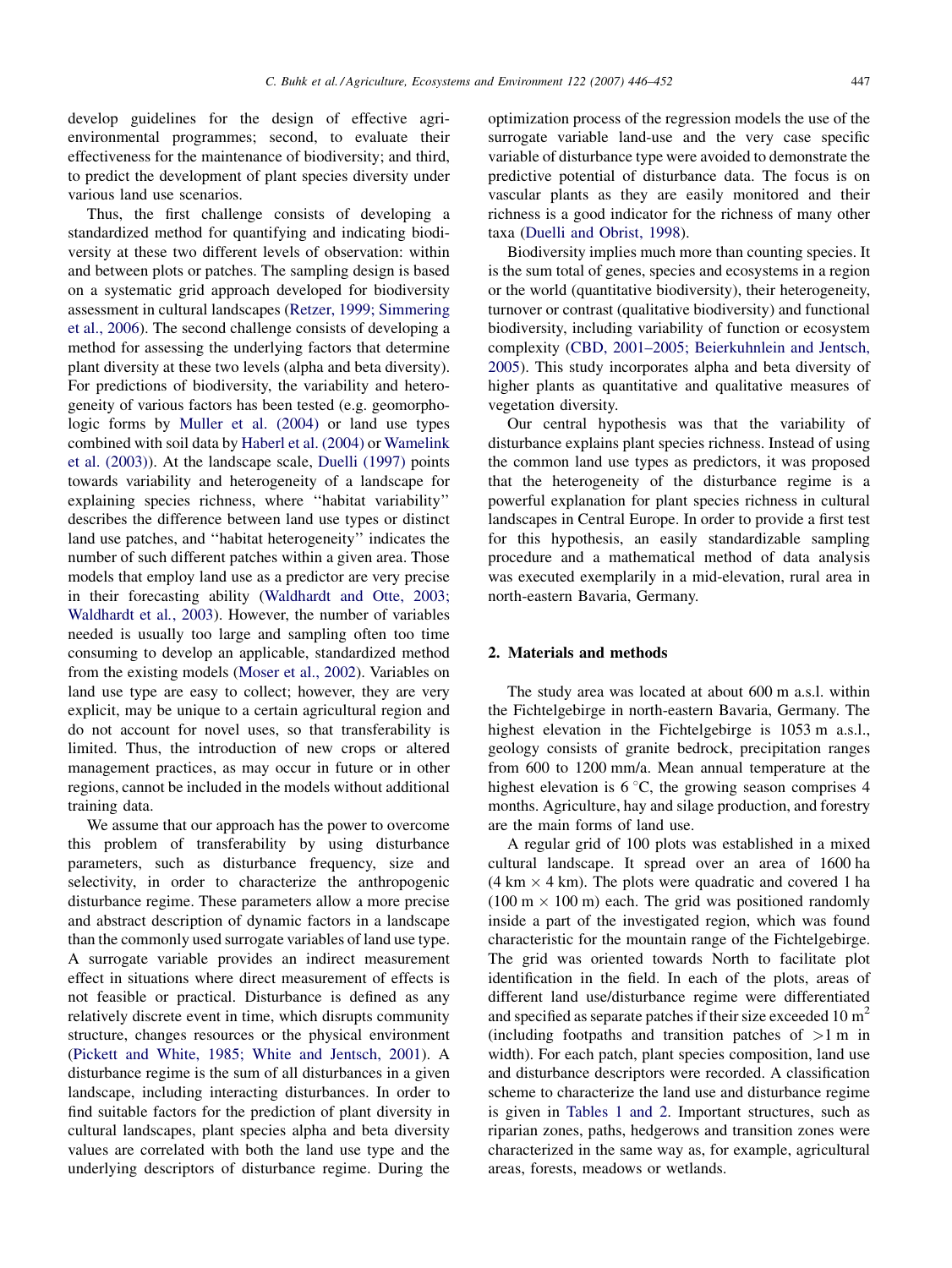| Table 1                           |  |  |
|-----------------------------------|--|--|
| Classification scheme of land use |  |  |

<span id="page-2-0"></span>

| Table 1<br>Classification scheme of land use |                                                                                                                       | Table 2<br>Classification scheme of disturbance regime |                                                                                                                                                                      |  |  |
|----------------------------------------------|-----------------------------------------------------------------------------------------------------------------------|--------------------------------------------------------|----------------------------------------------------------------------------------------------------------------------------------------------------------------------|--|--|
| Classes                                      | Sub-classes                                                                                                           | Disturbance type                                       | Felling (undefined)                                                                                                                                                  |  |  |
| Field                                        | Cereal stand<br>Maize stand<br>Root crop<br>Green fodder<br>Rape<br>Intermediate crop                                 |                                                        | Clear felling<br>Femel felling<br>Felling due to beetle damage<br>Felling for density control<br>Removal of dead wood<br>Wood storage and movement<br>Skidding track |  |  |
| Path                                         | Footpath<br>Field/forest track<br>Asphalt road<br>Gravel road<br>Cobble road                                          |                                                        | Collapsed tree<br>Biomass input<br>Wild boar disturbance<br>Compactation by trampling<br>Compactation by vehicles                                                    |  |  |
| <b>Trees</b>                                 | Single tree<br>Grove<br>Shrubbery                                                                                     |                                                        | Pond drainage<br>Agricultural use<br>Mowing<br>Flooding                                                                                                              |  |  |
| Fallow land/succession                       | Young $(1-2 \text{ years})$<br>Intermediate<br>Older stage (shrubs)<br>Old (pre-forest stage)<br>Complex              | Dimension space<br>Disturbance size                    | Pesticides<br>Building works, soil/rock movements<br>Punctiform/linear                                                                                               |  |  |
| Rock                                         | Single freestanding<br>Quarry<br>Stonewall/heap                                                                       |                                                        | 1/4 of areal<br>1/2 of areal<br>3/4 of areal<br>Complete areal                                                                                                       |  |  |
| Water body                                   | Running-regulated<br>Running-natural<br>Standing-artificial<br>Spring                                                 | Disturbance form                                       | Linear<br>Laminar<br>Punctiform                                                                                                                                      |  |  |
| Boundary                                     | Trench<br>Forest margin                                                                                               | Disturbance distribution                               | Homogen<br>Heterogen                                                                                                                                                 |  |  |
|                                              | Field margin<br>Meadow margin<br>Road margin<br>Hedge<br>Hedge with trees<br>Gallery forest                           | Dimension time<br>Disturbance frequency                | Every 100 years<br>Every 10 years<br>Annual<br>Twice a year                                                                                                          |  |  |
| Grassland                                    | Dry meadow<br>Fertile meadow<br>Wet meadow                                                                            |                                                        | Three times a year<br>Greater than three times a year<br>Steady in time<br>Steady intense in time                                                                    |  |  |
| Forest $(>100 \text{ qm})$                   | Mature spruce stand<br>Young spruce stand + mature trees<br>Compound spruce forest<br>Felling area<br>Decidous forest | Disturbance seasonality                                | 1. Quarter of the year<br>1. +4. Quarter<br>$1. -3.$ Quarter<br>$1. -4.$ Quarter<br>2. Quarter                                                                       |  |  |
| Settlement                                   | Farm yard<br>Single house                                                                                             |                                                        | $2. -3.$ Quarter<br>$2. -4.$ Quarter<br>3. Quarter<br>$3. -4.$ Quarter<br>4. Quarter                                                                                 |  |  |
| 2.1. Statistical analyses                    | Partial least squares regression (PLS-R) was used to<br>describe and analyse the relation between plant species       | Disturbance duration                                   | $<$ 1 day<br>$<$ 1 week<br>$<$ 1 month<br>$<$ 1 year<br>$>1$ year                                                                                                    |  |  |

Selectivity of disturbance None

Age Species Location

Land parcel boundary

describe and analyse the relation between plant species richness within each plot (alpha diversity) and the land-use or disturbance descriptors. Secondly, similarity indices were calculated between plots for species similarity (beta diversity) and similarity of land use or disturbance parameters. These indices were then correlated with each other using Mantel tests.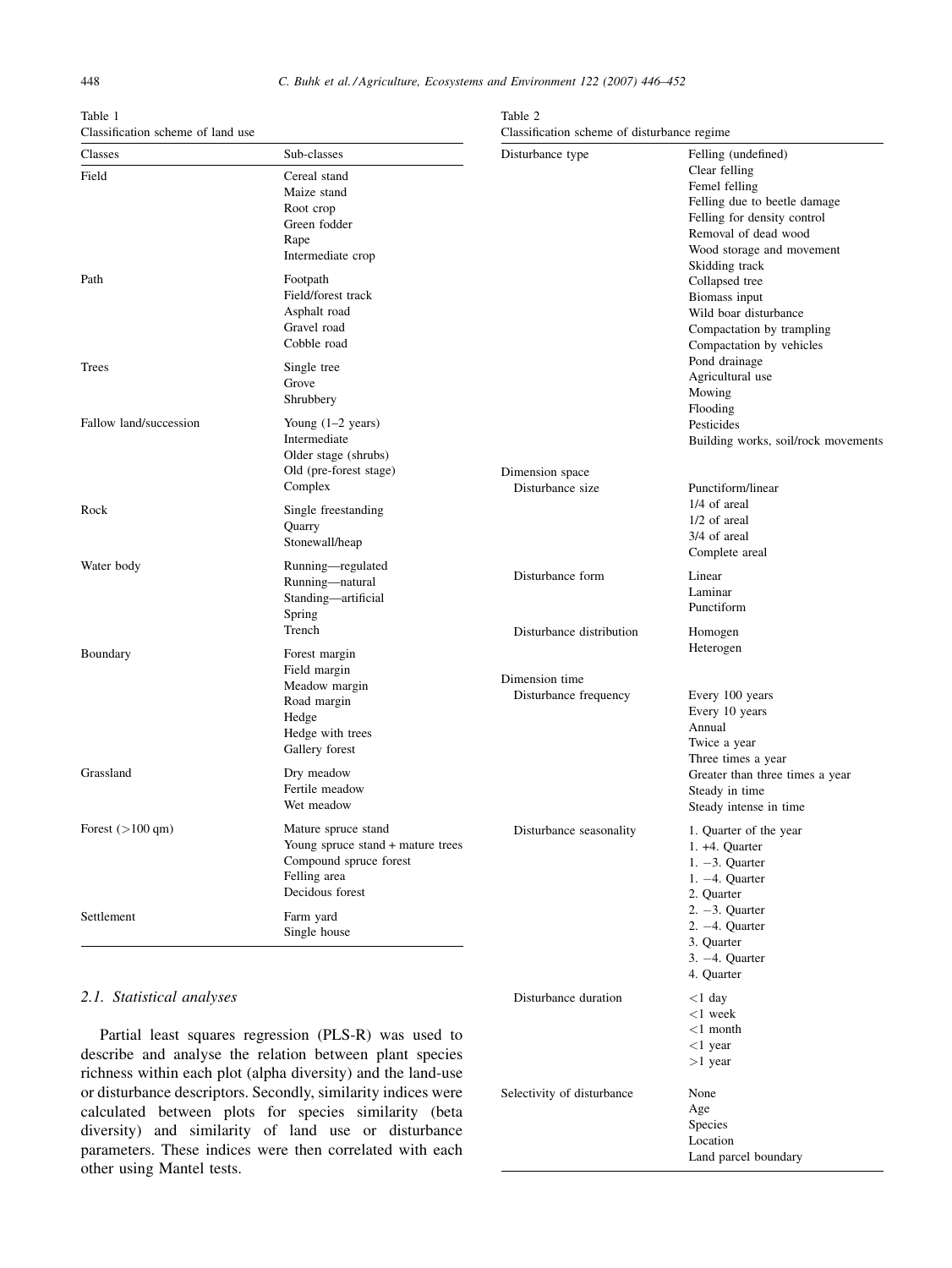<span id="page-3-0"></span>Several regression analyses (PLS-R) were carried out, including different sub-sets of the data as explanatory variables, to predict species richness within plots. Four different sub-sets of data were used: (a) the quantitative and qualitative land-use data ([Table 1](#page-2-0); results in the text) to be used as a reference value of desirable predictive power, (b) the number of patches differentiated within each plot and all disturbance descriptors [\(Table 2;](#page-2-0) results in Table 3 model I), (c) the disturbance descriptors only ([Table 2;](#page-2-0) results in Table 3, model IV) and (d) parameters of disturbance frequency and seasonality only ([Table 2;](#page-2-0) results in Table 3, model VI). Each of the three disturbance models (Table 3, models I, IV, VI) were then optimized by selecting only significant parameters and by reducing the number of variables to a few easily collected parameters. The significance of the variables for the model was determined by uncertainty tests carried out within a full cross validation (jack-knifing procedure). The further selection process was achieved by excluding variables that explain redundant variance. This was easily accomplished by the comparison of the principal component specific loading weights and visual selection from the ordination plot.

In addition to the qualitative variables, such as ''disturbance event restricted to the third quarter of the year'' in the form of presence/absence data ([Tables 1 and 2\)](#page-2-0), quantitative fuzzy variables were used: ''number of different land-use classes'', ''number of different land-use subclasses'', ''number of different patches'', ''number of different disturbance frequencies'' and ''number of different disturbance seasonalities'' that occur within each plot.

Partial least squares regression (PLS-R) is a further development of principal component regression (PCR), where the explanatory variables are bundled with the help of a principal component analysis (PCA) and the derived components replace the independent variables during the regression ([Bastien et al., 2005](#page-6-0)). PLS-R was used, as it allows the mix of quantitative and qualitative explanatory variables within the same analysis. With PLS-R, over-fitting by strongly correlated variables, as often found in multiple regression analyses, is avoided as the number of factors is reduced to only a few principal components. Using PLS-R, the complete set of factors can be included in the analysis in contrast to step-wise procedures of multiple regressions, the reduction or grading of variables is not necessary [\(ter](#page-6-0) [Braak and de Jong, 1998; Abdi, 2003,](#page-6-0) for applications see, e.g. [Dangles et al., 2004\)](#page-6-0).

Beta diversity – the turnover in species composition along a gradient (according to [Whittaker, 1972](#page-6-0)) – can be calculated with so-called proximity measures. For the analysis on hand, the Sørensen Similarity Index was used. Similarity between neighbouring plots concerning their land use and disturbance characteristics for presence/absence data was calculated with the Sørensen Index as well, while the Bray-Curtis Index was used for quantitative variables. Beta diversity of plant species and the corresponding similarity of land use or disturbance regime between neighbouring plots were then correlated using Spearman  $\rho$ correlation. Significance was determined using Mantel tests (1000 iterations). The following Software was used: SIGMAPLOT 9.0 ([Systat, 2004](#page-6-0)), The Unscrambler v8.0 ([CAMO, 2003\)](#page-6-0), R 2.1.1. ([R Developing Core Team, 2005\)](#page-6-0), VEGAN 1.6-10 ([Oksanen et al., 2005](#page-6-0)) and ARCGIS 9.1 ([ESRI, 2005](#page-6-0)).

## 3. Results

Predictive power of the qualitative and quantitative landuse data for alpha diversity was high ( $R^2 = 0.75$ , root mean square error: 15.9 (11%), number of variables: 54 and

Table 3

PLS-R models predicting plant species richness (alpha diversity) using disturbance data

| Selection of explanatory variables                                                                       | Number of PLS axes | $R^2$ | <b>RMSE</b> | Prediction<br>error in $%$ | Number of<br>variables |
|----------------------------------------------------------------------------------------------------------|--------------------|-------|-------------|----------------------------|------------------------|
| I. Number of zones within each $plot + all$ disturbance parameters<br>(quantitative and qualitative)     | 3                  | 0.76  | 15.3        | 10                         | 43                     |
| II. Reduction to significant variables (after jack-knifing)                                              |                    | 0.77  | 15.0        | 10                         | 17                     |
| III. Reduction by eliminating redundant information                                                      |                    | 0.73  | 16.4        | 11                         | $4^{\rm a}$            |
| IV. All disturbance parameters (quantitative and qualitative)                                            |                    | 0.73  | 16.52       | 11                         | 42                     |
| V. Reduction to significant variables (after jack-knifing)                                               |                    | 0.74  | 15.9        | 11                         | 17                     |
| VI. Parameters of disturbance frequency and seasonality<br>(quantitative and qualitative)                |                    | 0.72  | 16.8        | 12                         | 12                     |
| VII. Reduction to significant variables (after jack-knifing)<br>and by eliminating redundant information |                    | 0.72  | 17.0        | 12                         | 4 <sup>b</sup>         |

Three different subsets of the data were selected as starting point for the modelling process (see models I, IV and VI). Maintaining high model quality, the explanatory variables are then reduced step by step leading to models III, Vand VII. RMSE: root-mean-square-error of prediction (typical error) from full cross-

validation.<br><sup>a</sup> Model variables: number of zones within each plot, number of different disturbance seasonalities, disturbance during the first quarter of the year, disturbance during the second quarter of the year.<br><sup>b</sup> Model variables: number of different disturbance seasonalities, number of different disturbance frequencies, disturbance during the forth quarter of the

year, disturbance during the second quarter of the year.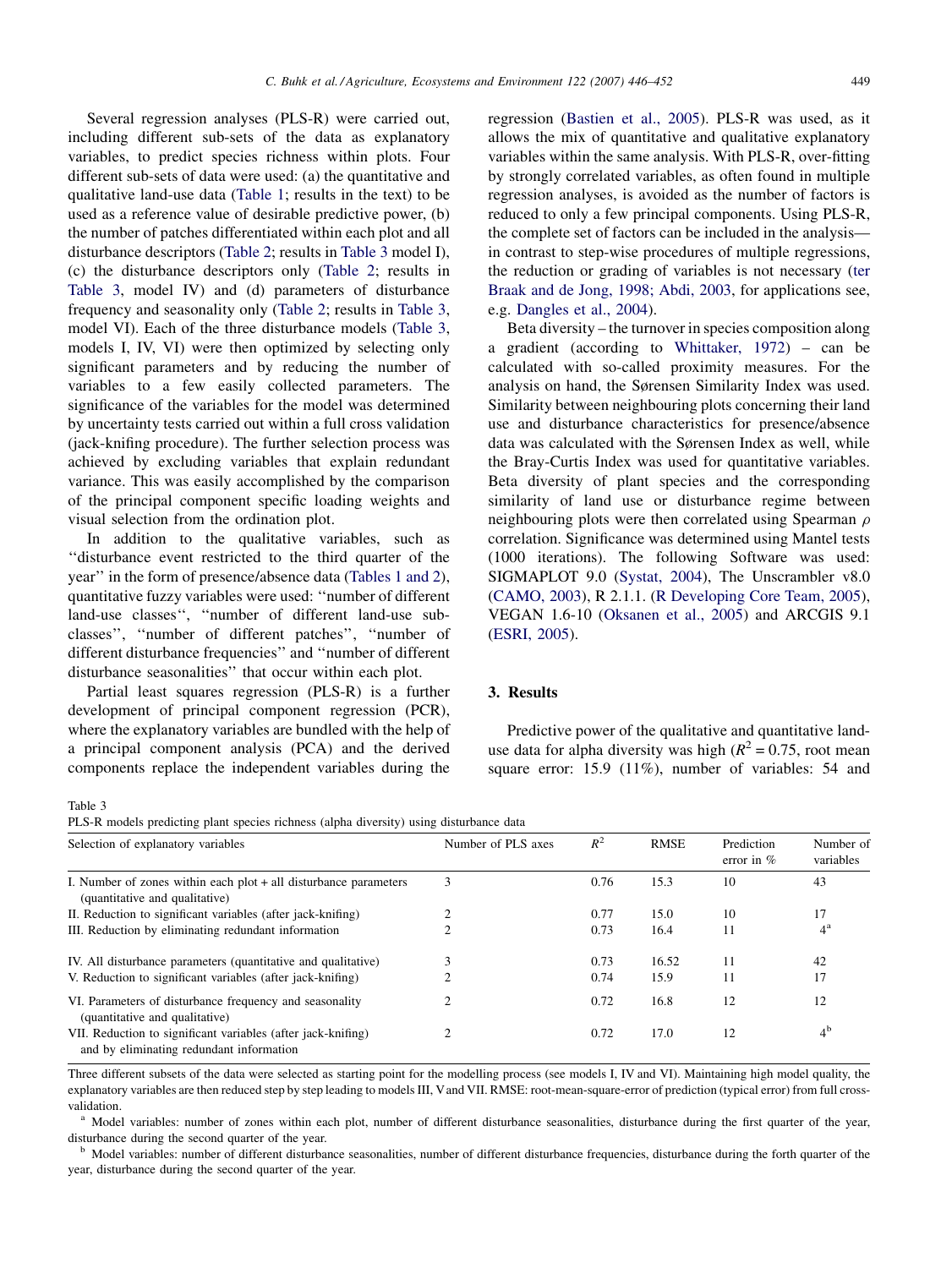number of PLS axes: 3). As it was attempted to reach good predictions without including explicit land use data this information was not used for further models. [Table 3](#page-3-0) presents the results of different PLS-R Models which reached equally high predictive force including disturbance data, only. The initial set of variables consisted of the complete set of disturbance parameters and the absolute number of recorded patches within each plot ([Table 3](#page-3-0), model I-III). The model quality (model I) was high  $(R^{2} = 0.76)$ . The process of variable reduction lead to a final number of four model parameters (via models II to III). The model quality remained high ( $R^2 = 0.73$ ). The number of differentiated patches within each plot was excluded within models IV–VII. In model IV–V, the parameters included were limited to the disturbance regime. The predictive power remained high ( $R^2 = 0.74$ ). The dynamic components of the disturbance regime (disturbance frequency and seasonality) showed major predictive forces within model V (not shown). Therefore further models were calculated selecting the parameters of disturbance frequency and seasonality as initial variables (models VI and VII). The parameters of disturbance frequency and seasonality predicted 72% of the variability of species richness (model VI). Again, the reduction of variables brought forward a model including only four variables (model VII) with high model quality and high predictive power ( $R^2 = 0.72$ ). The results showed good fit concerning the predicted species richness versus observed species richness (Fig. 1). The remaining significant variables for this prediction are: (1) number of disturbance frequency types, (2) number of disturbance seasonality types, (3) the presence or absence of disturbance events restricted to the second quarter of the year and (4) the presence or absence of disturbance events restricted to the forth quarter of the year ([Table 3,](#page-3-0) model VII).



Fig. 1. Predicted plant species richness per plot vs. observed richness. The parameters of the underlying model are documented in [Table 3,](#page-3-0) model VII.

The patterns of alpha diversity (Fig. 2a) were found very dissimilar to the pattern of beta diversity (Fig. 2b). To analyse underlying factors correlated with beta diversity pattern, species similarity of neighbouring plots was correlated with the corresponding similarity of the land use and disturbance parameters ([Table 4\)](#page-5-0). The highest Spearman  $\rho$  coefficient was found when correlating species similarity values with the data sub-set including all variables used to characterize disturbance (see [Table 2\)](#page-2-0). If similarity of disturbance regime was calculated including only the subset with different frequencies of disturbance, correlation changed by only a little and remained high [\(Table 4\)](#page-5-0). In summary, the variability of disturbance rhythm was a powerful predictor for beta diversity patterns of vegetation.



Fig. 2. Patterns of (a) alpha and (b) beta diversity (here expressed as negative Sørensen similarity). The squares mark the sample plots, + marks the points half way between the plots, where beta diversity values were calculated. Beta-diversity was interpolated over the area via kriging.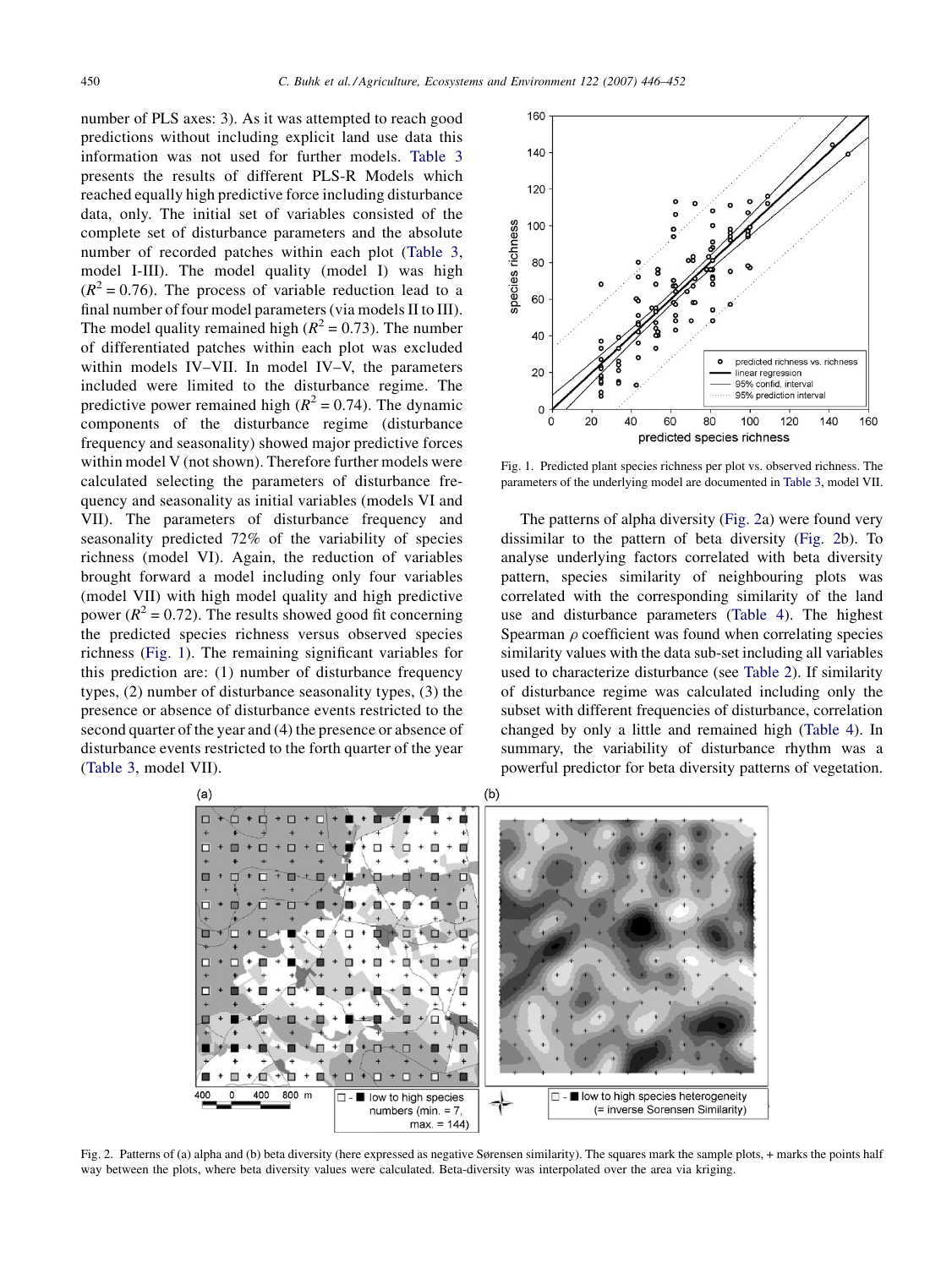<span id="page-5-0"></span>Table 4

| Spearman $\rho$ |
|-----------------|
| 0.75            |
| 0.69            |
| 0.76            |
| 0.68            |
| 0.59            |
|                 |

Correlation of plant species beta diversity (species similarity) with the similarity patterns of land use and disturbance regime

The Spearman  $\rho$  coefficients are significant according to Mantel tests ( $p < 0.001$ ).

#### 4. Discussion

The analyses confirm the high predictive power of land use data for diversity of plant species (alpha and beta diversity), but they also bring forward the possibility to substitute information on land use with selected parameters of the disturbance regime for prediction. Even the quantitative variable ''number of patches differentiated within each plot'' needed not be added to the model to derive a good predictive force. This demonstrated the high forecasting ability of disturbance descriptors. The diversity of disturbance rhythm characterized by disturbance ''frequency'' and ''seasonality'' most accurately described alpha diversity of plant species at the plot scale. Diversity of disturbance rhythm was also highly correlated with beta diversity of vegetation at the landscape scale. Accordingly, the use of disturbance frequency and seasonality as a mechanistic expression of the diversity of rhythm in land use provides enough information for characterizing the main variability of plant diversity in the study area. The application of a prediction scheme based on disturbance frequency and seasonality could therefore be of relevance for the creation and evaluation of agri-environmental programmes.

Prediction models for the pattern of beta diversity have not yet been included in our analyses. However, the good fit in Spearman correlation comparing the similarity of species and disturbance parameters between plots indicated the potential of disturbance parameters to describe plant species similarity patterns. The evaluation of the impact of agrienvironmental programmes on beta diversity via disturbance data would be an important development.

The question of transferability and the possible necessity of inclusion of further factors such as soil type will have to be a matter of further investigation. According to [Waldhardt et al. \(2004\),](#page-6-0) soil type is also a factor of major relevance in predicting plant species richness in agricultural ecosystems. However, because land use is partially determined by soil type, much of the patchiness in soil type is strongly correlated with land use type and consequently with parameters of the anthropogenic disturbance regime. It might therefore not be necessary to include soil characteristics in the models if disturbance data are used. An example of such a correlation is the low frequency of mowing in either nutrient poor meadows or wet meadows.

In both cases, local plant species richness is inversely correlated with disturbance frequency. This agrees well with theory from disturbance ecology [\(Huston, 1994;](#page-6-0) [White and Jentsch, 2001](#page-6-0)). However, in regions of high geological variation, the soil characteristics might be necessary factors for good predictions. Additionally, there is further potential to ameliorate the models by including interaction terms. Such an optimization process, however, will only be useful on a wider data basis, as otherwise the local specificity of the area will be overrepresented in the model. Applicability of the method for future evaluation and prediction of plant species diversity is very high, because the necessary data acquisition can be reduced to sampling only a small set of disturbance parameters. Furthermore, sampling is very effective due to the use of a systematic grid ([Austin, 1981; Beierkuhnlein, 1999\)](#page-6-0) and shortcomings of a preferential sampling design are minimized [\(Colbach et al., 2000](#page-6-0)).

A general problem of all agri-environmental programmes is that, though land use may be changed due to funding, regeneration of plant diversity is often limited due to a lack of soil seed banks, seed input and recruitment ([Bischoff,](#page-6-0) [2005](#page-6-0)). Also, remaining chemical and structural soil properties may hinder the performance of many species ([Dupouey et al., 2002](#page-6-0)). Therefore, the main target of environmental programmes has to be the conservation of existing species richness. In very homogeneous landscapes, where species diversity has already declined, the validation process can only take place after several years of regeneration plus specific restoration plans. Otherwise, validation with the present models would dramatically overestimate actual species richness.

In contrast to other approaches of predicting species richness (e.g. [Schwab et al., 2002; Dauber et al., 2003;](#page-6-0) [Ernoult et al., 2003; Wilson et al., 2003; Waldhardt et al.,](#page-6-0) [2004](#page-6-0)), the use of disturbance data offers the advantage of allowing for easy adaptation to upcoming, novel types of land use, e.g. new crops such as energy plants. This is an additional strength in contrast to the widely used evaluation systems based on indicator species. Plant species richness seems a better indicator for ecosystem functioning and sustainability of a landscape than indicator species [\(Loreau](#page-6-0) [et al., 2001; Beierkuhnlein and Jentsch, 2005; Hooper et al.,](#page-6-0) [2005](#page-6-0)). However, the use of rare species to define areas of special protection status, as outlined in the FFH guidelines,